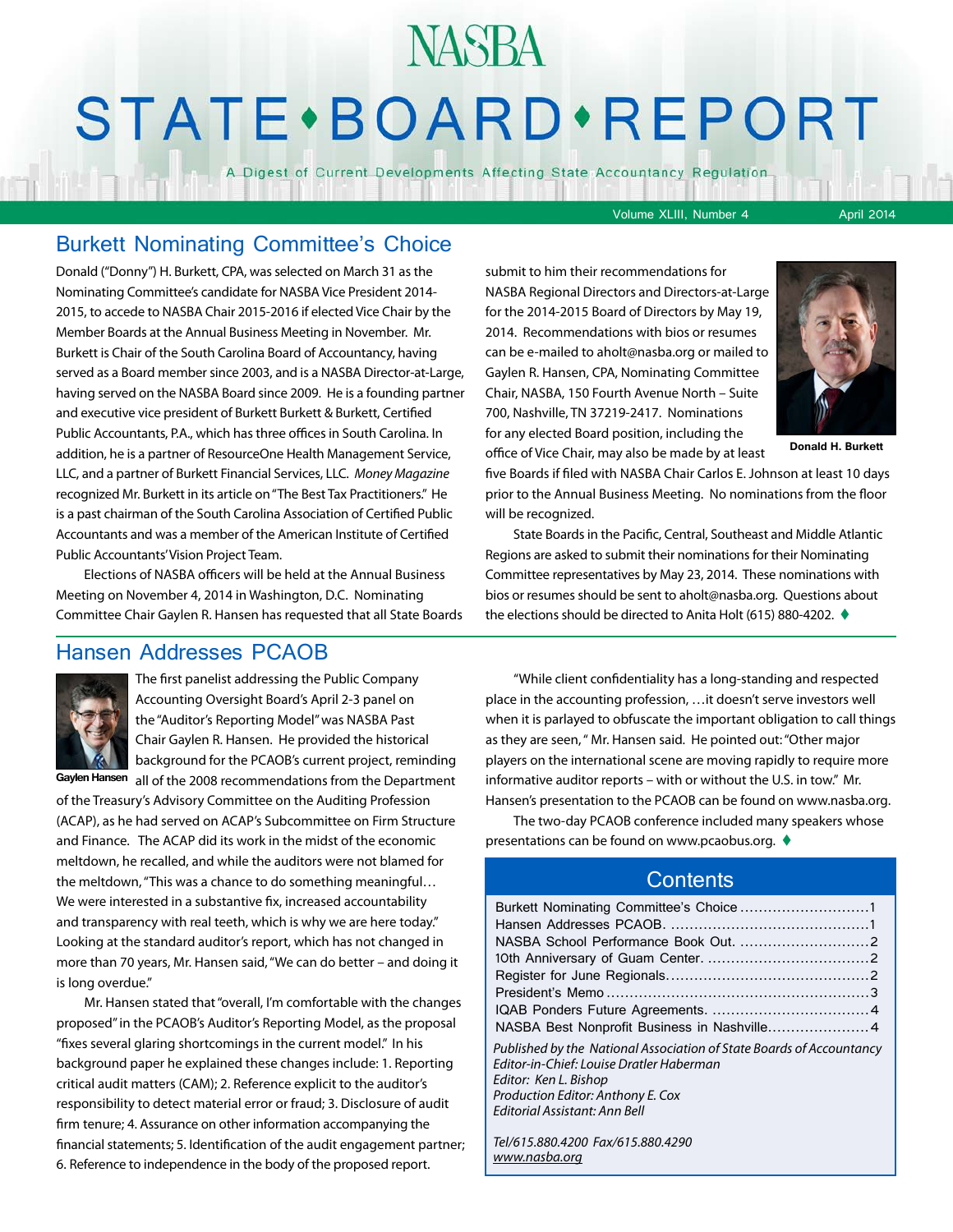#### <span id="page-1-0"></span>NASBA School Performance Book Out

The NASBA *2013 Uniform CPA Examination School Performance Book*, covering the four 2013 testing windows, is now available in both softback and eBook versions. Compiled to meet the needs of educational institutions, the Book is intended to serve as a companion publication to NASBA's *2013 Uniform CPA Examination: Candidate Performance*, which was released in late January. By having a narrower focus on the performance of first-time candidates who take Examination sections within one year of graduation, the *Performance Book* more closely associates an individual's performance with his or her most recent education experience.

The NASBA publications report that during 2013, the jurisdictions with the most candidates were: California (14,315), New York (9,859) and Texas (5,661). Those with the highest pass rate during 2013 were: Utah (61.3 percent), Wisconsin (59.1 percent) and Oregon (58.5 percent). According to NASBA's figures, there were 94,154 candidates who took the exam (of which 41,629 were new candidates) with 26,998 passing their fourth section of the Uniform CPA Examination.

James Suh, NASBA Director of Continuous Improvement & Analytics, explained that the *Performance Book* takes a closer look at the specific performance of a school's accounting program for each of the

> **Ranking Of Institutions By Pass Rate: First-Time All Programs Includes 787 Institutions With 10 Or More Reported Candidates\***

|       |                          | <b>STUDENTS</b> | <b>SECTIONS</b> | <b>PERCENT PASS</b> |
|-------|--------------------------|-----------------|-----------------|---------------------|
| $1 -$ | Stanford Univ. (CA)      | 10              | 27              | 88.9                |
| $2 -$ | <b>Wake Forest (NC)</b>  | 57              | 95              | 88.2                |
| $3-$  | Furman Univ. (SC)        | 21              | 67              | 86.6                |
| 4-    | Claremont McKen. C. (CA) | 24              | 54              | 85.2                |
| 5-    | Brigham Young Univ. (UT) | 293             | 709             | 84.2                |
| 6-    | Univ. of GA              | 289             | 728             | 83.8                |
| $7-$  | Univ. of WI Madison      | 219             | 647             | 83.8                |
| 8-    | Univ. MI Ann Arbor       | 88              | 229             | 83.4                |
| 9-    | Univ. Notre Dame (IN)    | 228             | 651             | 83.1                |
|       | 10- Bethel Univ. (MN)    | 12              | 29              | 82.8                |

four testing windows: "Accounting program faculty and administrators will greatly benefit from the publication's statistics on first-time Examination takers and students that have taken the Uniform CPA Examination within one year of graduation." The publication can help track variables such as changes to the curriculum and admission criteria. It also clearly shows a school's comparative performance by region and program size. There are detailed school reports which contain four-year trending for several key data points for the 100 top institutions. Schools that seek custom reporting beyond what is found in the publication can contact CPB@nasba.org for additional information.

Background data for these publications was obtained directly from the State Boards of Accountancy's submission of eligible candidates' information into NASBA's Gateway System and then analyzed and assembled by Editor Matthew Wilkins and Associate Editors Tim Wright and Brentni Henderson – King.

Soft cover copies are priced at \$150 each for *2013 Uniform CPA Examination: Candidate Performance* and \$250 for *2013 Uniform CPA Examination School Performance Book*. They are also available in eBook format at \$100 for *Candidate Performance* and \$200 for *School*  Performance. Orders may be placed through www.nasbareport.com.<sup>•</sup>

#### **Most Candidates\***

|      |                               | <b>STUDENTS</b> | <b>SECTIONS</b> | <b>PERCENT PASS</b> |
|------|-------------------------------|-----------------|-----------------|---------------------|
| 1-   | <b>NY Baruch College CUNY</b> | 701             | 1,241           | 56.3                |
| 2-   | Univ. Il Champaign            | 556             | 1,423           | 65.8                |
| 3-   | Univ. CA Santa Barbara        | 482             | 926             | 58.9                |
| 4-   | <b>Univ. CA Los Angeles</b>   | 481             | 1,019           | 62.1                |
| 5-   | Univ. Southern CA             | 477             | 1,062           | 66.4                |
| 6-   | <b>IN Univ. Bloomington</b>   | 463             | 1,185           | 73.0                |
| $7-$ | Univ. Phoenix (AZ)            | 445             | 749             | 29.8                |
| 8-   | <b>Penn State Univ. Park</b>  | 437             | 1,066           | 59.9                |
| 9-   | <b>Univ. TX Austin</b>        | 425             | 1,116           | 80.2                |
|      | 10- Univ. Houston             | 396             | 700             | 51.6                |

**\*The information in the accompanying charts is printed with permission from the** *2013 Candidate Performance* **book.** 

#### 10th Anniversary of Guam Center

April 4, 2014 marked the 10th anniversary of the opening of NASBA's Guam Computer Testing Center. NASBA Chair Carlos E. Johnson and Continuous Improvements & Analytics Director James Suh joined the Guam Center's staff to celebrate the occasion. In 2013 the Center's staff answered 7,402 e-mails, and 14,809 candidate phone queries. Since the Center's inception it is estimated that the Center has received well over 40,000 inquiries. Average handling time per agent is 2.58 minutes.

"During the first year of the Uniform CPA Examination's computerization, more CPA candidates sat for their Exam on Guam than at any other Prometric Test Center," reported Dave Sanford, executive director of the Guam Board of Accountancy, which partnered with NASBA to open the Guam Computer Testing Center. Guam is the closest part of the U.S. to candidates in East Asia. More than 24,600 CPA candidates have taken examinations administered in the Guam Center. In addition, the Center has administered other examinations to nearly 16,000 individuals.

The Guam center has effectively expanded NASBA's phone and e-mail support for candidates to 16 hours per day.  $\blacklozenge$ 



**From left to right: NASBA Chair Carlos Johnson, Guam Lt. Gov. Raymond Tenorio and Guam Board Chair John Onedera.**

#### Register for June Regionals

latin dar keditan betin dar keditan

Now is the time to make plans to attend NASBA's 2014 Regional Meeting: The Eastern Regional Meeting will be held June 4-6 in Louisville, KY, and the Western Regional will be June 11-13 in St. Louis, MO. The meetings are forums for Boards of Accountancy to exchange views on common issues and to help formulate NASBA's policies for the months ahead.

Details about the Meetings' agenda, including social programs, can be found on www.nasba.org. New members of Boards of Accountancy are encouraged to take advantage of NASBA's scholarship program to attend.  $\blacklozenge$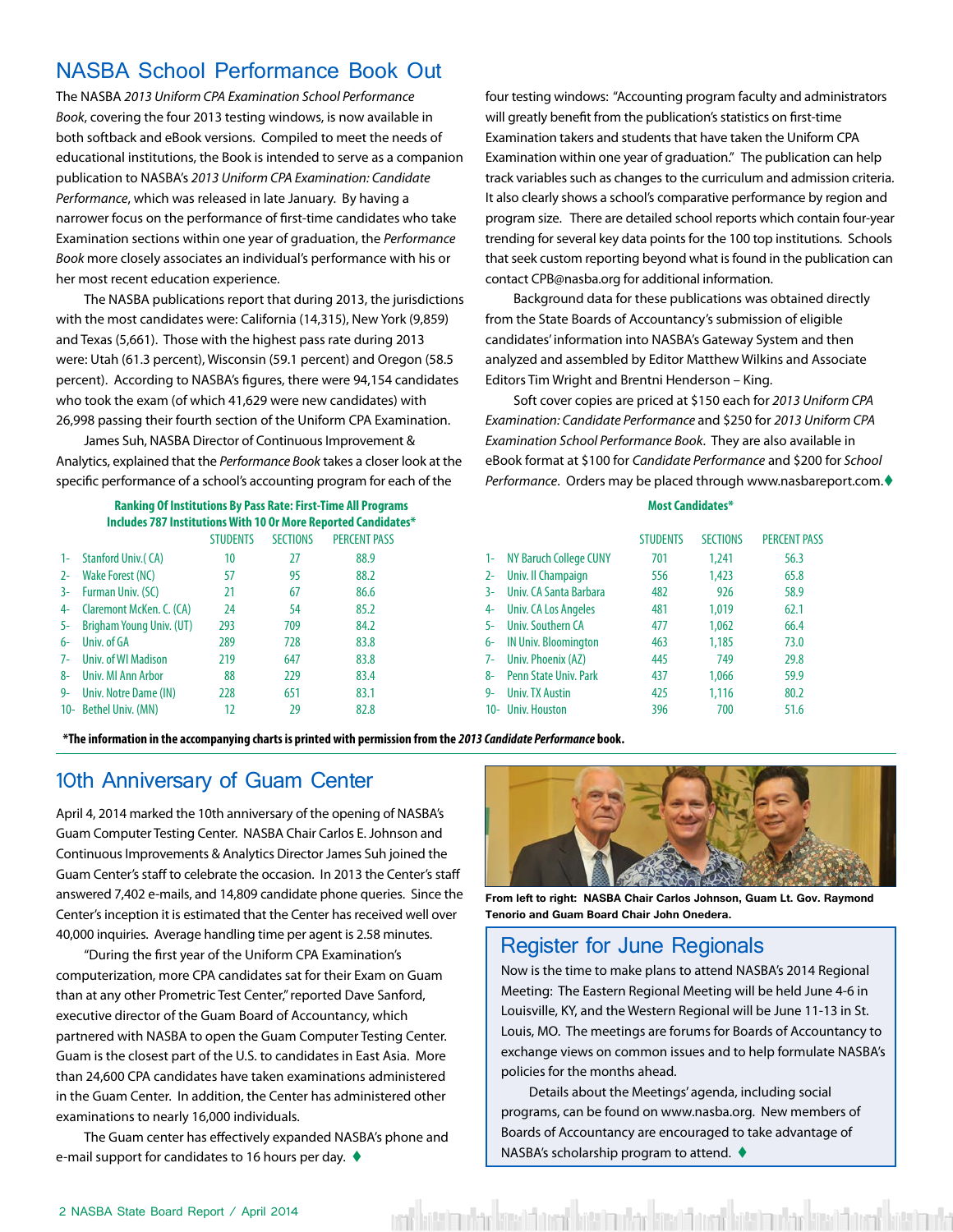# PRESIDENT'S MEMO

## **What have you done?**

In his inaugural address, NASBA Chair Carlos E. Johnson laid out some recommendations and challenges for strengthening NASBA's relevance and, more importantly, the relevance of the brand of our Boards of Accountancy. This was not a call for a big budget item or any razzle dazzle, just a sincere effort to shine a light on what your Board is doing. The end of April marks the halfway point of what we describe as the "Chair's year." It is a good time to take stock of how we are doing. In my recent "President's Memos," I have described many of the actions taken by NASBA. My question to you, the Boards of Accountancy, is: What have you done?

In his address, as excerpted in the "Chair's Memo" in the November, 2013, *State Board Report*, Dr. Johnson discussed the importance of relationships and listed several ideas and recommendations for enhancing your brand as a Board of Accountancy, including:

- Volunteer to speak to local civic organizations, groups and schools
- Work with secondary education schools and students to develop opportunities for mentoring to increase awareness of the accounting profession
- Consider having a Board meeting at a college or university
- Take time to meet with your Governor, state representatives and senators, and their key staffers (let them know of the important role of the Board of Accountancy -- before you need something from them)
- Leverage opportunities to visit with your federal Congressman and Senator if you are in Washington, D.C.
- Build a strong and trusting relationship with your State Society
- Take advantage of the free products and services offered to you by NASBA.

As you look through the list, either individually or as a Board of Accountancy, have you considered or done any of these important activities? We know of many Boards that can answer that question affirmatively.

More states have reached out to NASBA to assist them in developing high quality newsletters, including Arkansas, Kentucky, Mississippi, Montana, Ohio, Oklahoma, Nevada, New Mexico, Washington and Wyoming. This is such a great way for Boards of Accountancy to keep licensees and stakeholders aware of the activities of the Board and to illustrate topics of importance to accounting professionals. Providing a quality source of information to elected officials and their staffs is an effective and inexpensive way of building recognition and relevance.

Through our new legislative office, enhanced by its bill-tracking capability, we have been in states and territories across the country, at Boards' behest, promoting good legislation and fighting off harmful legislation. In this endeavor we have witnessed, firsthand, the nexus of branding, relevance and positive relationships in successful legislative efforts. In the states where Board members have familiarity with their legislators, and the Board and Society have a good working relationship, the dividends are evident and the likelihood of legislative success is significantly improved.

On occasion I am asked how "promoting the profession" by speaking to schools, colleges and universities affects "public protection." I personally believe that continuing to attract the best and brightest into the profession only solidifies the ability of the profession to provide the highest level of service and protection of our country's financial well-being. As importantly, it insures that both faculty and students better understand the U.S. regulatory system and the important role played by Boards of Accountancy.

The second half of the "Chair's year" is about to begin and the "busy season" is about over. This would be a great time to consider strategies and actions to better brand and enhance the relevancy of your Board of Accountancy. NASBA is willing and able to provide you the tools to be successful. We look forward to calling on you at the Annual Meeting, at the end of the Chair's year, and hearing positive responses when we ask you: What have you done?

Semper ad meliora (Always toward better things)

Jen L. Bolop

-- Ken L. Bishop President & CEO





**Ken L. Bishop President & CEO**